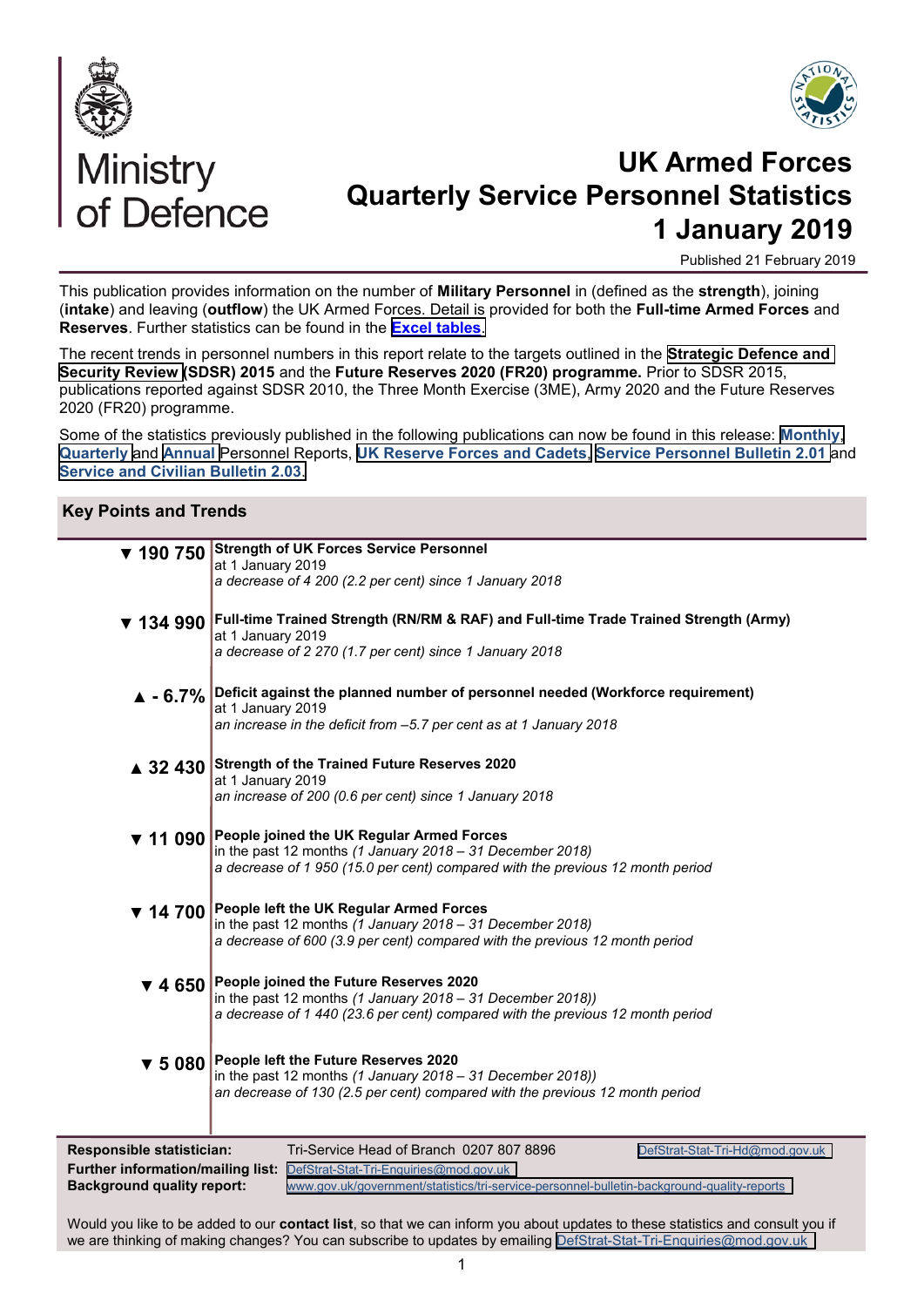| <b>Contents</b>                              |         |                      |                                                                          |
|----------------------------------------------|---------|----------------------|--------------------------------------------------------------------------|
| Introduction                                 | page 2  |                      | Supplementary tables<br>containing further<br>statistics can be found    |
| Policy background                            | page 3  |                      | at:<br>https://www.gov.uk/<br>qovernment/statistics/uk-                  |
| UK Service Personnel                         | page 4  | (National Statistic) | armed-forces-monthly-<br>service-personnel-<br>statistics-2018           |
| Full-time Trained and Trade Trained Strength | page 5  | (National Statistic) |                                                                          |
| FTTS (RN/RM & RAF) & Full-time Trade         | page 6  | (National Statistic) | A glossary and other<br>supporting documents<br>are available here:      |
| <b>UK Regular Personnel</b>                  | page 7  | (National Statistic) | https://www.gov.uk/<br>government/publications/<br>armed-forces-monthly- |
| Future Reserves 2020 Programme Monitoring    | page 9  | (National Statistic) | service-personnel-<br>statistics-supplementary-<br>documents             |
| <b>Separated Service</b>                     | page 11 |                      |                                                                          |
| <b>Further Information</b>                   | page 12 |                      |                                                                          |

## **Introduction**

This publication contains information on the **strength**, **intake** and **outflow** for the UK Armed Forces overall and each of the Services; **Royal Navy/Royal Marines (RN/RM)**, **Army** and **Royal Air Force (RAF).** 

The Ministry of Defence (MOD) announced on 29 June 2016 that it was changing the Army trained, disciplined manpower by changing the definition of trained strength to include those in the Army who have completed Phase 1 training. This affects some Tri-Service totals. This does not affect the Naval Service or the RAF in any way. The MOD held a public consultation on **[SDSR Resilience: Trained strength definition for the Army and resultant](https://www.gov.uk/government/consultations/mod-personnel-statistics-change-to-army-trained-strength-definition)  [changes to Ministry of Defence Armed Forces personnel statistics](https://www.gov.uk/government/consultations/mod-personnel-statistics-change-to-army-trained-strength-definition)**, between 11 July and 21 January 2017. A consultation response was published on 7 November 2016. The changes outlined in the consultation and response have been incorporated into this publication from the 1 October 2016 edition onwards. This affects statistics in some of the accompanying Excel tables, specifically tables: 3a, 3e, 5a, 5b, 5c, 5d, 6a, 6b, 7a, 7b and 7c. Terminology has also been updated in Excel tables 3c and 4.

Detailed statistics, including unrounded figures, and historic time series can be found in the **[Excel tables](https://www.gov.uk/government/statistics/uk-armed-forces-monthly-service-personnel-statistics-2016)**. These include quarterly statistics on the number of **Service and Civilian Personnel, Separated Service** (the proportion of personnel breaching harmony guidelines), **Applications** to each of the Services and **Military Salaries**. Further historic statistics will be added in due course; in the meantime, historic statistics can be found in the following archived publications: **[Monthly](https://www.gov.uk/government/collections/uk-armed-forces-monthly-manning-statistics-index)**, **[Quarterly](https://www.gov.uk/government/collections/uk-armed-forces-quarterly-manning-report-statistics-index)** and **[Annual](https://www.gov.uk/government/collections/uk-armed-forces-annual-manning-statistics-index)** Personnel Reports, **[UK Reserve Forces and Cadets](https://www.gov.uk/government/collections/strength-of-the-uk-reserve-forces-index)**, **[Service Personnel Bulletin 2.01](https://www.gov.uk/government/collections/tri-service-personnel-bulletin-statistics-index)**, **[Service and Civilian Bulletin 2.03](https://www.gov.uk/government/collections/mod-service-and-civilian-personnel-bulletin-index)**, **[UK Armed Forces Maternity Report](https://www.gov.uk/government/statistics/uk-armed-forces-maternity-report)**, **[Diversity Dashboard](https://www.gov.uk/government/collections/mod-diversity-dashboard-index)** and **[Quarterly Location Statistics](https://www.gov.uk/government/collections/location-of-all-uk-regular-service-and-civilian-personnel-quarterly-statistics-index)**. The **[glossary](https://www.gov.uk/government/uploads/system/uploads/attachment_data/file/479869/Tri-Service_Glossary_-_Oct15.pdf)** contains definitions of terminology used in this publication.

A calendar of upcoming MOD statistical releases can be found on **[GOV.UK](https://www.gov.uk/government/organisations/ministry-of-defence/about/statistics#calendar-of-upcoming-statistical-releases)**.

#### **A National Statistics publication**

The United Kingdom Statistics Authority has designated these statistics as National Statistics, in accordance with the Statistics and Registration Service Act 2007 and signifying compliance with the Code of Practice for Official Statistics. Designation can be broadly interpreted to mean that the statistics:

- meet identified user needs;
- are produced according to sound methods; and
- are well explained and readily accessible;
- are managed impartially and objectively in the public interest.

Once statistics have been designated as National Statistics it is a statutory requirement that the Code of Practice shall continue to be observed.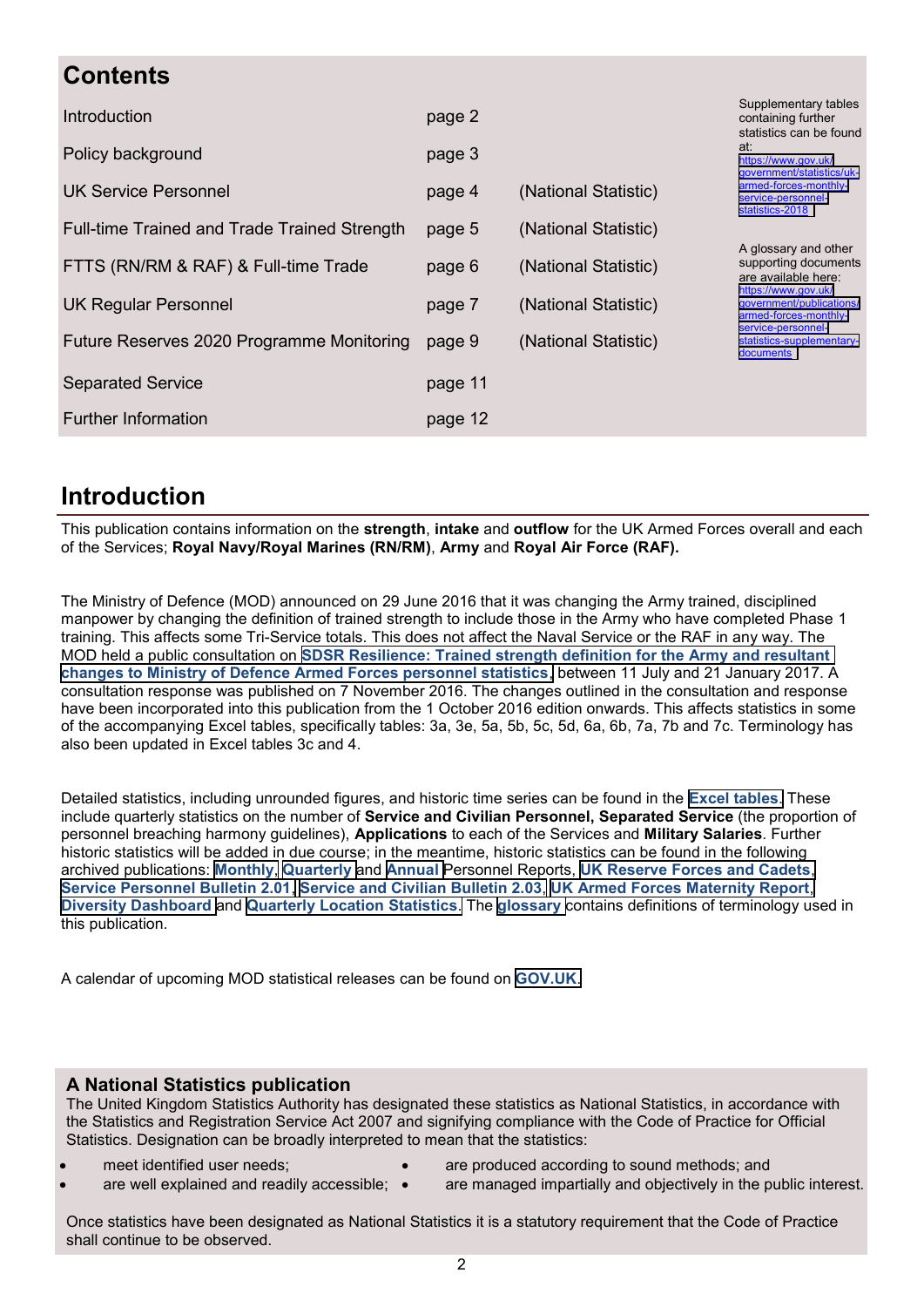## **Policy background**

The main factors affecting decisions about the size of the Armed Forces required by the MOD to achieve success in its military tasks include:

- An assessment of current and future threats to UK national security;
- The need for contingent / reactive capability  $-$  the requirement to be able to respond immediately to domestic or international crisis;
- Current operational and international obligations (e.g. NATO, UN);
- Changes in technology, the introduction of new equipment and restructuring that leads to equipment becoming obsolete or surplus to requirements;
- The need to deliver against the military tasks as efficiently as possible, maintaining a balanced, affordable defence budget.

The Service personnel statistics in this publication are reported against the **[2015 Strategic Defence and](https://www.gov.uk/government/publications/national-security-strategy-and-strategic-defence-and-security-review-2015)  [Security Review](https://www.gov.uk/government/publications/national-security-strategy-and-strategic-defence-and-security-review-2015)** (SDSR), released in November 2015. Prior to SDSR 2015, publications reported against the planned Future Force 2020, as set out in the SDSR 2010 which planned to reduce the size of the Armed Forces.

#### **Army Trained Strength**

On 29 June 2016, the MOD **[announced](http://www.parliament.uk/business/publications/written-questions-answers-statements/written-statement/Lords/2016-06-29/HLWS50)** that the Army planned to use Regular and Reserve Phase 1 trained personnel in response to crises within the UK. Following this, the term 'Trained Strength' would include all Army personnel trained in the core function of their Service (i.e. those who have completed Phase 1 training). The MOD has **[consulted](https://www.gov.uk/government/consultations/mod-personnel-statistics-change-to-army-trained-strength-definition)** on these changes and the resultant impact it will have on this publication and a consultation response was published on 7 October 2016.

From the 1 October 2016 edition onwards, Army personnel who have completed Phase 1 training (basic Service training) but not Phase 2 training (trade training), are considered Trained personnel. This change will enable the Army to meet the SDSR 15 commitment to improve support to UK resilience. The Trained Strength definition for the Royal Navy, RAF, Maritime Reserve and RAF Reserves has not changed, reflecting the requirement for their personnel to complete Phase 2 training to be able to fulfil the core function of their respective Services.

Army personnel who have completed Phase 2 training are now called 'Trade Trained'. This population aligns with the old definition of trained personnel, therefore maintaining the continuity of the statistical time series and will continue to be counted against the workforce requirement and SDSR target for 2020.

#### **Full-time Armed Forces personnel**

In order to meet the manpower reduction targets set out in SDSR 2010, the **[Three Month Exercise](http://www.parliament.uk/briefing-papers/sn05951.pdf)** (3ME) and **[Army 2020](https://www.gov.uk/government/news/defence-secretary-on-army-2020)** (A2020), a redundancy programme coupled with adjusted recruiting (intake) and contract extensions were set. The redundancy programme is now complete.

On 23 November 2015, the Ministry of Defence published the National Security Strategy and Strategic Defence and Security Review 2015. SDSR 2015 outlines plans to uplift the size of the Regular Armed Forces, setting targets for a strength of 82,000 for the Army, and increasing the Royal Navy/Royal Marines and Royal Air Force by a total of 700 personnel. The **[SDSR 2015 Defence Key Facts](https://www.gov.uk/government/uploads/system/uploads/attachment_data/file/486074/20151216SDSR_2015_Booklet_vers_1300976.pdf)** booklet announced new targets for 2020 for each of the Services.

#### **Future Reserves 2020 (FR20) Programme**

The Future Reserves 2020 (FR20) programme aims to increase the size of the Reserve Forces. Further information on the growth of the Reserves can be found in the Policy Background section of previous **Monthly [Service Personnel Statistics](https://www.gov.uk/government/collections/uk-armed-forces-monthly-service-personnel-statistics-index)** publications.

As a result of the changes to Army Trained Strength (referred to above) and their impact on the Army Reserve, the MOD released a **[Written Ministerial Statement](http://www.parliament.uk/business/publications/written-questions-answers-statements/written-statement/Lords/2016-11-08/HLWS250/)** containing revised Future Reserves 2020 strength growth profiles on 8 November 2016. Reporting of the growth of the Reserves will be based on strength profiles only.

This statement outlined trained strength targets for FY 2018/19 as follows: Maritime Reserve 3,100, Army Reserve 30,100 and RAF Reserves 1,860.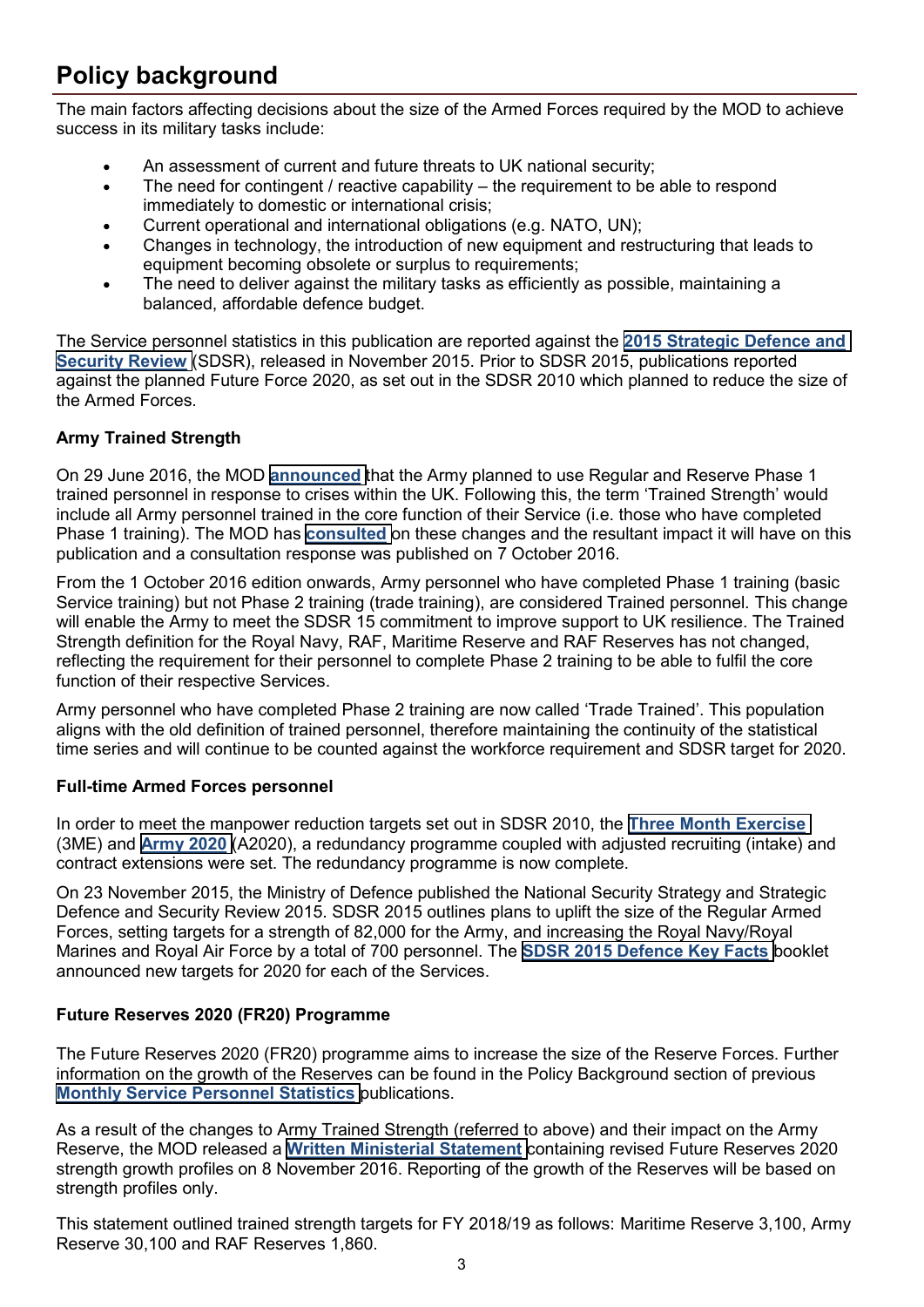## **UK Service Personnel**

Application data since 1 October 2017 has not been available. We are currently verifying recently received information and relevant figures will be included in the subsequent edition of this publication.

**UK Service Personnel** comprise the total **strength** of the military personnel employed by the Ministry of Defence (**[Excel tables](https://www.gov.uk/government/statistics/quarterly-service-personnel-statistics-2019)**, Table 1). The current strength of the UK Service Personnel is 190,750, which includes:

- All **UK Regular** personnel and all **Gurkha** personnel (which at 1 January 2019 comprised 76.8 per cent of UK Service Personnel);
- **Volunteer Reserve** personnel (which at 1 January 2019 comprised 19.1 per cent of UK Service Personnel);
- **Other Personnel** including the Serving Regular Reserve, Sponsored Reserve, Military Provost Guard Service, Locally Engaged Personnel and elements of the Full Time Reserve Service (FTRS) (which at 1 January 2019 comprised 4.1 per cent of UK Service Personnel).

**Strength** is the number of personnel.

**Volunteer Reserves** voluntarily accept an annual training commitment and are liable to be mobilised to deploy on operations. They can be utilised on a part-time or full-time basis to provide support to the Regular Forces at home and overseas.

The total strength of the UK Forces<sup>1</sup> has decreased between 1 January 2018 and 1 January 2019 by 2.2 per cent (4,200 personnel). Overall, across the same period, with the exception of Gurkhas, all the other Tri-Service populations have decreased, as shown in Table 1. This decrease is part of a long term trend for the UK Regular Forces. The total strength for Royal Navy/Royal Marines and Royal Air Force has remained stable between 1 January 2018 and 1 January 2019, as the decrease in the UK Regular Forces has been offset by the increase in Reserves/Other Personnel.

| Table 1: Trends in UK Forces Strength <sup>1</sup> |          |          |            |          |                      |         |                                          |
|----------------------------------------------------|----------|----------|------------|----------|----------------------|---------|------------------------------------------|
|                                                    |          |          |            |          |                      |         | % Change                                 |
|                                                    | 1 Jan 16 | 1 Jan 17 | 1 Jan $18$ | 1 Jul 18 | 1 Oct 18             |         | 1 Jan 19 since 1 Jan 18                  |
| <b>UK Forces Personnel</b>                         | 196,030  | 196,410  | 194,950    | 192,410  | 192,130              | 190,750 | $-2.2%$                                  |
| <b>UK Regular Forces</b>                           | 150,900  | 149,280  | 147,030    | 145,130  | 144,900              | 143,430 | $-2.4%$                                  |
| Gurkhas                                            | 2,670    | 2,770    | 2,910      | 3,120    | 3,090                | 3,070   | 5.5%                                     |
| <b>Volunteer Reserve</b>                           | 34,360   | 36,120   | 36,940     | 36,280   | 36,310               | 36,430  | $-1.4%$                                  |
| <b>Other Personnel</b>                             | 8,100    | 8,250    | 8,060      | 7,880    | $7,840$ <sup>r</sup> | 7,820   | $-3.0\%$                                 |
| Royal Navy / Royal Marines                         | 38,140   | 38,240   | 38,520     | 38,410   | 38,650               | 38,550  | 0.1%                                     |
| <b>UK Regular Forces</b>                           | 32,400   | 32,440   | 32,450     | 32,380   | 32,540               | 32,380  | $-0.2%$                                  |
| <b>Volunteer Reserve</b>                           | 3,430    | 3,480    | 3,690      | 3,660    | 3,750                | 3,780   | 2.4%                                     |
| <b>Other Personnel</b>                             | 2,310    | 2,320    | 2,380      | 2,370    | 2,360                | 2,380   | 0.0%                                     |
| <b>Army</b>                                        | 120,930  | 121,180  | 119,470    | 116,940  | 116,610              | 115,270 | $-3.5%$                                  |
| <b>UK Regular Forces</b>                           | 84,960   | 83,610   | 81,710     | 79,900   | 79,640               | 78,360  | $-4.1%$                                  |
| Gurkhas                                            | 2,670    | 2,770    | 2,910      | 3,120    | 3,090                | 3,070   | 5.5%                                     |
| <b>Volunteer Reserve</b>                           | 28,440   | 29,940   | 30,320     | 29,600   | 29,600               | 29,600  | $-2.4%$                                  |
| <b>Other Personnel</b>                             | 4,860    | 4,860    | 4,530      | 4,330    | 4,280                | 4,230   | $-6.6%$                                  |
| <b>Royal Air Force</b>                             | 36,970   | 36,980   | 36,960     | 37,050   | 36,870               | 36,940  | $-0.1%$                                  |
| <b>UK Regular Forces</b>                           | 33,540   | 33,230   | 32,880     | 32,850   | 32,720               | 32,690  | $-0.6%$                                  |
| <b>Volunteer Reserve</b>                           | 2,500    | 2,690    | 2,930      | 3,030    | 2,960                | 3,040   | 3.9%                                     |
| <b>Other Personnel</b>                             | 930      | 1,060    | 1,160      | 1,180    | 1,200                | 1,210   | 4.1%                                     |
|                                                    |          |          |            |          |                      |         | Source: Defence Statistics (Tri-Service) |

1. UK Forces comprises all UK Regular, Gurkha, Volunteer Reserve and Other personnel. The constituents of "Other personnel" are reported towards the top of this page.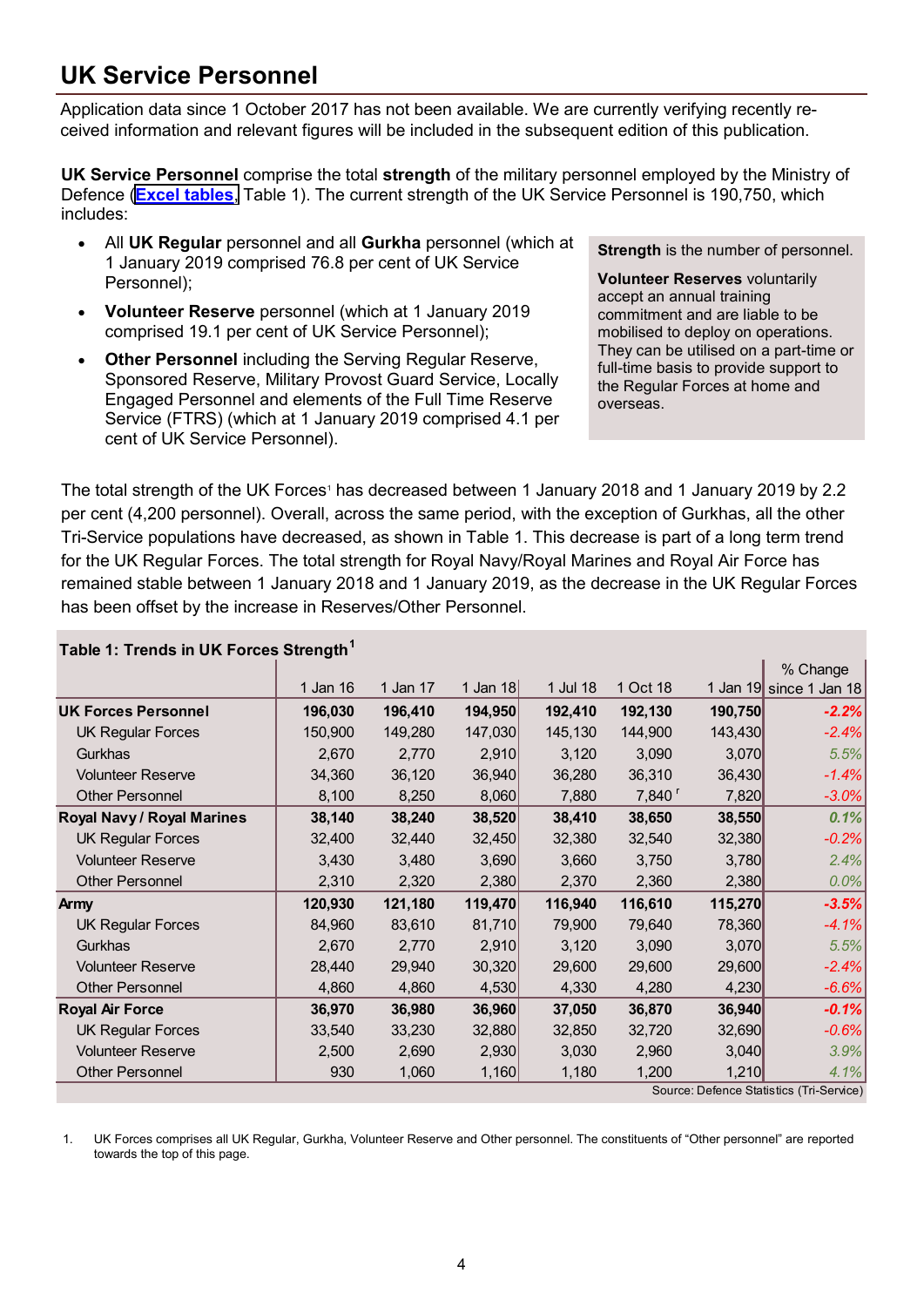## **Full-time Trained Strength — Army**

Following [public announcement](http://www.parliament.uk/business/publications/written-questions-answers-statements/written-statement/Lords/2016-06-29/HLWS50) and [public consultation](https://www.gov.uk/government/consultations/mod-personnel-statistics-change-to-army-trained-strength-definition) the definition of Army Trained Strength has changed. From 1 October 2016, UK Regular Forces and Gurkha personnel in the Army who have completed Phase 1 training (basic Service training) but not Phase 2 training (trade training), are now considered Trained personnel. This change will enable the Army to meet the SDSR 15 commitment to improve support to UK resilience. Previously, only personnel who had completed Phase 2 training were considered trained.

This change does not affect the Royal Navy/Royal Marines (RN/RM) or the Royal Air Force (RAF).

As a result of this change, the Full-time Trained Strength (FTTS) includes:

- UK Regular Forces who have passed Phase 1 and Phase 2 training, in the RN/RM & RAF, and UK Regular Forces and Gurkha personnel who have passed Phase 1 training in the Army;
- Those elements of the Full Time Reserve Service (FTRS) who are counted against the workforce requirement, for all three Services.

This change was implemented in the 1 October 2016 edition of this publication.

As can be seen in Table 2, the Army Full-time Trained Strength has decreased by 2,500 (3.1 per cent) since 1 January 2018.

#### **Table 2: Comparison of Full-Time Trained and Trade-Trained Strengths (Army)**

|                                   | $Jan-18$ | Apr-18 |                                          | Jul-18 Oct-18 | Jan-19 |
|-----------------------------------|----------|--------|------------------------------------------|---------------|--------|
| <b>Full-Time Trained Strength</b> | 81.660   | 81,160 | 80,360                                   | 79,790        | 79,160 |
| of which Trade-Trained            |          |        | 77,470 77,120 76,880 76,130 75,880       |               |        |
|                                   |          |        | Source: Defence Statistics (Tri-Service) |               |        |



### **Figure 1: FTTS & FTTTS in the Army since Trained Strength definition change (Oct 16)**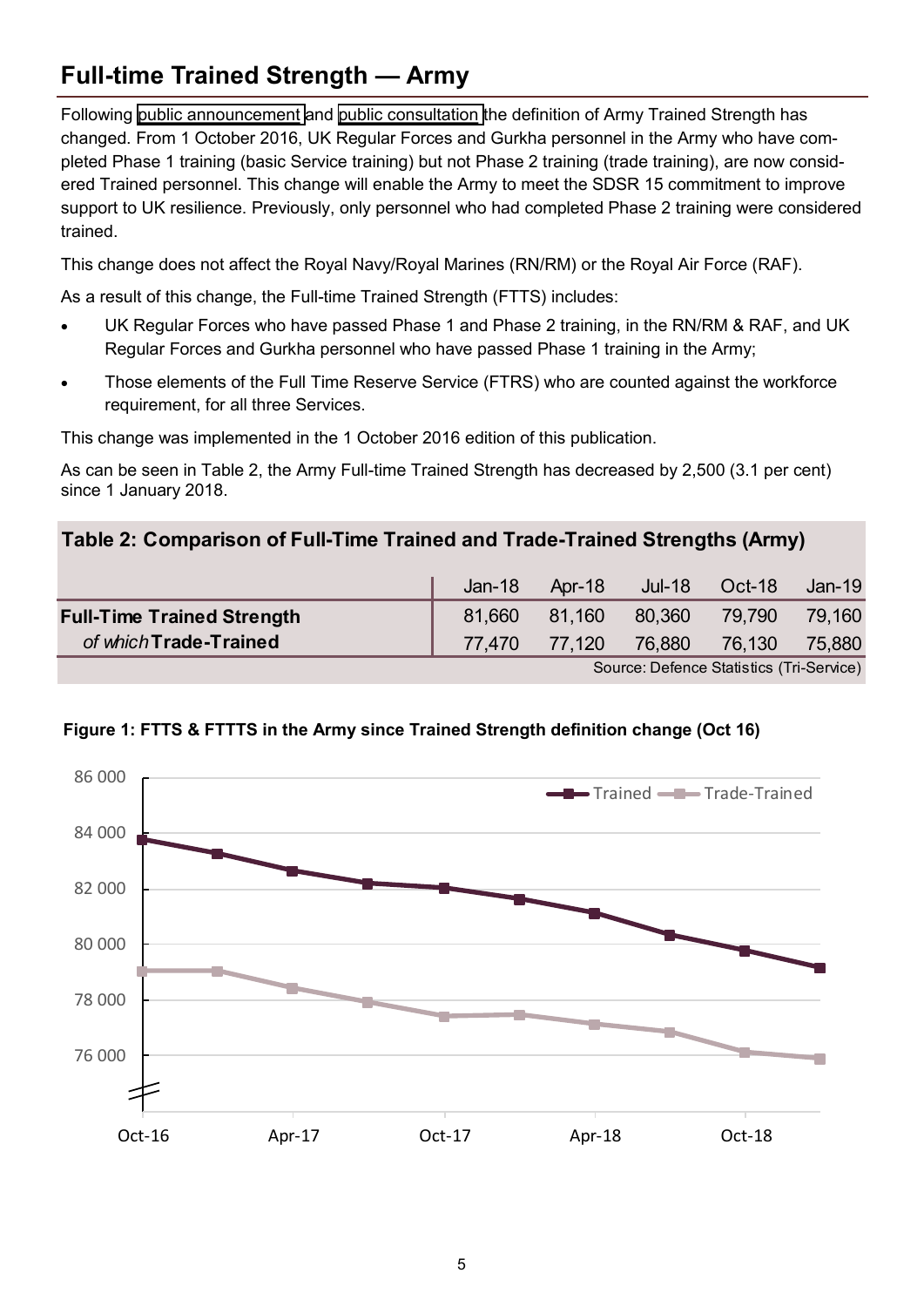## **Full-time Trained Strength (RN/RM & RAF) and Full-time Trade Trained Strength (Army) and Workforce requirement**

The Full-time Trained Strength (FTTS) (RN/RM & RAF) and Full-time Trade Trained Strength (FTTTS) (Army) (which comprises military personnel who have completed 'Phase 1' and 'Phase 2' training) is counted against the Workforce Requirement. The difference between the two is measured as either a surplus or deficit. This is one indicator of the Service's ability to execute military tasks. Other indicators include the surplus / deficit within key trades or in specific Ranks.

As at 1 January 2019, the Tri Service FTTS (RN/RM & RAF) & FTTTS (Army) has decreased by 1.7 per cent (2,270 personnel) since 1 January 2018. The FTTS (RN/RM & RAF) and FTTTS (Army) comprises: 131,400 Regular personnel (97.3 per cent), 2,870 Gurkhas (2.1 per cent); and 720 Full Time Reserve Service personnel (0.5 per cent) who are filling Regular posts and count against the Workforce Requirement.

| Table 5. FTTS (KN/KN) & KAF) and FTTTS (ANITY) against the WOIKIOICE Requirement |          |          |         |          |          |          |                                          |
|----------------------------------------------------------------------------------|----------|----------|---------|----------|----------|----------|------------------------------------------|
|                                                                                  |          |          |         |          |          |          | <b>SDSR 2020</b>                         |
|                                                                                  | 1 Jan 16 | 1 Jan 17 | Jan 18  | 1 Jul 18 | 1 Oct 18 | 1 Jan 19 | <b>Targets</b>                           |
| FTTS (RN/RM & RAF) and FTTTS (Army)                                              | 141,270  | 139.420  | 137,260 | 136.310  | 135.360  | 134,990  |                                          |
| <b>Workforce Requirement</b>                                                     | 147,130  | 145,480  | 145,510 | 145,260  | 144.950  | 144,640  | 144 200                                  |
| % Surplus/Deficit                                                                | $-4.0%$  | $-4.2%$  | $-5.7%$ | $-6.2%$  | $-6.6%$  | $-6.7%$  |                                          |
| RN/RM (FTTS)                                                                     | 29,800   | 29,500   | 29,260  | 29,150   | 29,160   | 29,100   |                                          |
| <b>Workforce Requirement</b>                                                     | 30,230   | 30,180   | 30,400  | 30,480   | 30,510   | 30,540   | 30 450                                   |
| % Surplus/Deficit                                                                | $-1.4%$  | $-2.3%$  | $-3.8%$ | $-4.4%$  | $-4.4%$  | $-4.7%$  |                                          |
| Army (FTTTS)                                                                     | 80,300   | 79,060   | 77,470  | 76,880   | 76,130   | 75,880   |                                          |
| <b>Workforce Requirement</b>                                                     | 83,620   | 82,640   | 82,650  | 82,480   | 82,320   | 82,160   | 82 000                                   |
| % Surplus/Deficit                                                                | $-4.0%$  | $-4.3%$  | $-6.3%$ | $-6.8%$  | $-7.5%$  | $-7.6%$  |                                          |
| RAF (FTTS)                                                                       | 31,160   | 30,850   | 30,530  | 30,280   | 30,070   | 30,010   |                                          |
| <b>Workforce Requirement</b>                                                     | 33,280   | 32,670   | 32,460  | 32,300   | 32,120   | 31,940   | 31 750                                   |
| % Surplus/Deficit                                                                | $-6.4%$  | $-5.6%$  | $-5.9%$ | $-6.3%$  | $-6.4%$  | $-6.0%$  |                                          |
|                                                                                  |          |          |         |          |          |          | Source: Defence Statistics (Tri-Service) |

**Table 3: FTTS (RN/RM & RAF) and FTTTS (Army) against the Workforce Requirement**

The current deficit against the Workforce Requirement is 6.7 per cent for the UK Armed Forces. There is a deficit of 4.7 per cent, 7.6 per cent and 6.0 per cent in the Royal Navy/Royal Marines (RN/RM), the Army and the Royal Air Force (RAF) respectively, as can be seen in Table 3.





**Full-time Trained Strength (RN/RM & RAF) and Full-time Trade Trained Strength (Army)**  includes all UK Regular personnel, Gurkhas and those elements of the Full Time Reserve Service (FTRS) who are counted against the workforce requirement (see **[glossary](https://www.gov.uk/government/uploads/system/uploads/attachment_data/file/552818/Tri-Service_Glossary_-_Aug16.pdf)** for more detail).

#### **Workforce Requirement**

is the number of Service personnel needed, based on the Defence Planning Round, set for each of the three Services.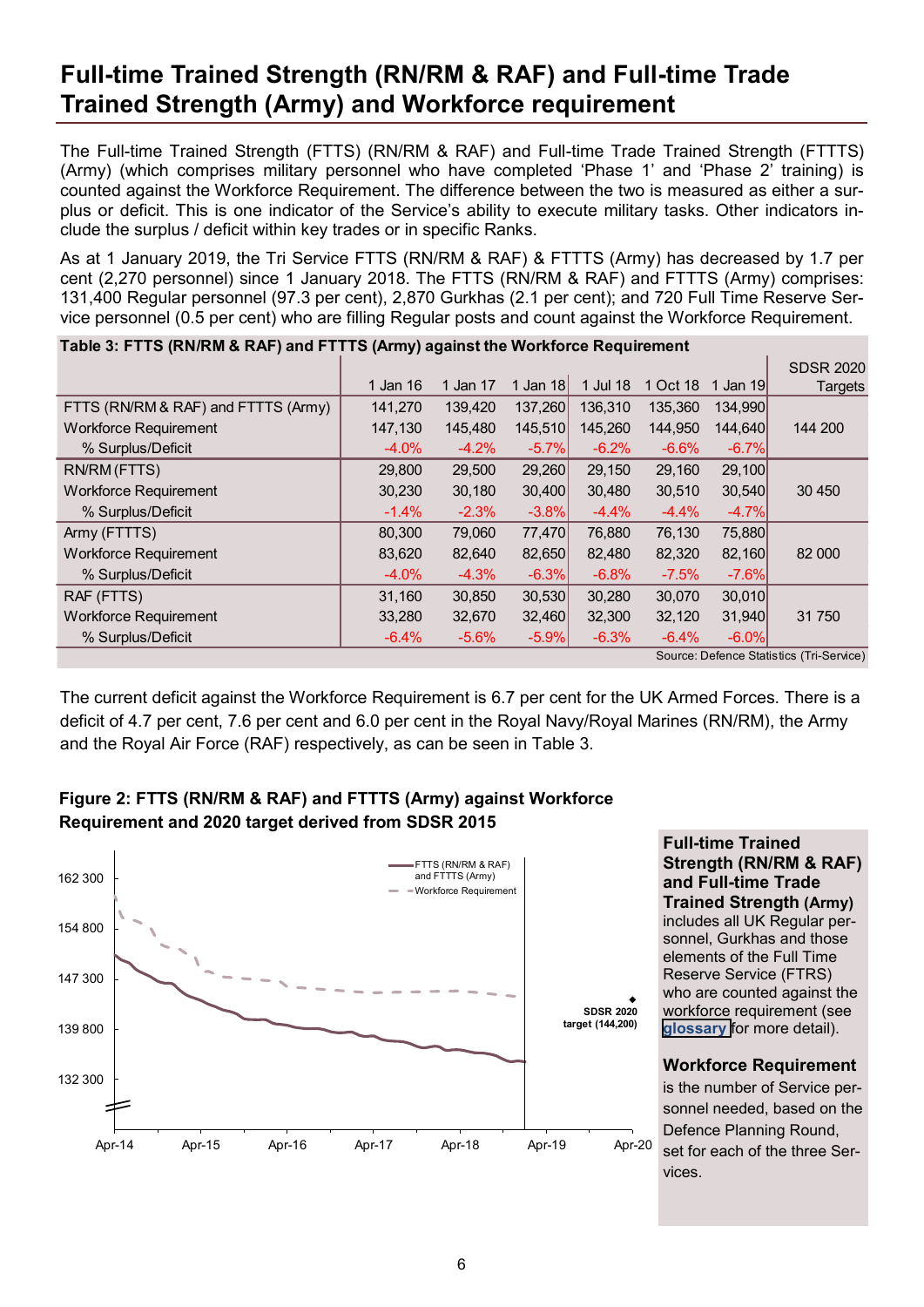## **UK Regular Personnel (excluding Gurkhas)**

As at 1 January 2019, the trained and untrained strength of the UK Regular Forces (which excludes Gurkhas) was 143,430. The Service split for this figure can be found in Table 4 below.

There are 8,950 untrained personnel in the UK Regular Forces (excluding Gurkhas), of which 3,650 are in the RN/RM, 2,590 in the Army and 2,720 are in the RAF. The untrained strength reflects the number of personnel who can potentially join the trained strength.

| Table 4: UK Regular Forces by Service and Training |          |       |          |       |  |  |
|----------------------------------------------------|----------|-------|----------|-------|--|--|
|                                                    | 1 Jan 18 |       | 1 Jan 19 |       |  |  |
| <b>RN/RM</b>                                       | 32,450   |       | 32,380   |       |  |  |
| of which Trained                                   | 28,910   | 89.1% | 28,730   | 88.7% |  |  |
| Army                                               | 81,710   |       | 78,270   |       |  |  |
| of which Trained                                   | 78,450   | 96.0% | 75,770   | 96.8% |  |  |
| of which Trade-Trained                             | 74,430   | 91.1% | 72,690   | 92.9% |  |  |
| <b>RAF</b>                                         | 32,880   |       | 32,690   |       |  |  |
| of which Trained                                   | 30,510   | 92.8% | 29,980   | 91.7% |  |  |
| Source: Defence Statistics (Tri-Service)           |          |       |          |       |  |  |

**UK Regulars** are full time Service personnel, including Nursing Services, excluding FTRS personnel, Gurkhas, mobilised Reservists, Military Provost Guarding Service (MPGS), Locally Engaged Personnel (LEP), and Non Regular Permanent Service (NRPS).

**Intake** is defined as the number joining the Strength, whereas **Outflow** is the number leaving.

#### **Intake and Outflow**

In the 12 months to 31 December 2018, there was a net outflow of 3,610 personnel from the UK Regular Forces. This has increased compared with the 12 months to 31 December 2017, where there was a net outflow of 2,260 personnel.

#### **Intake**

- Intake into the trained and untrained UK Regular Forces was 11,090 in the 12 months to 31 December 2018. This has decreased from 13,040 in the 12 months to 31 December 2017.
- Of the current intake, 12.8 per cent was into Officers and 87.2 per cent was into Other Ranks.
- Compared to the 12 months to 31 December 2018, intake to the RN/RM and RAF has increased by 2.4 per cent and 11.0 per cent respectively. However, intake to the Army has decreased by 28.0 per cent mainly driven by reduced intake into the Other Ranks in the previous three months.

#### **Figure 3: Intake to and Outflow from the UK Regular Forces over a 12-month period**

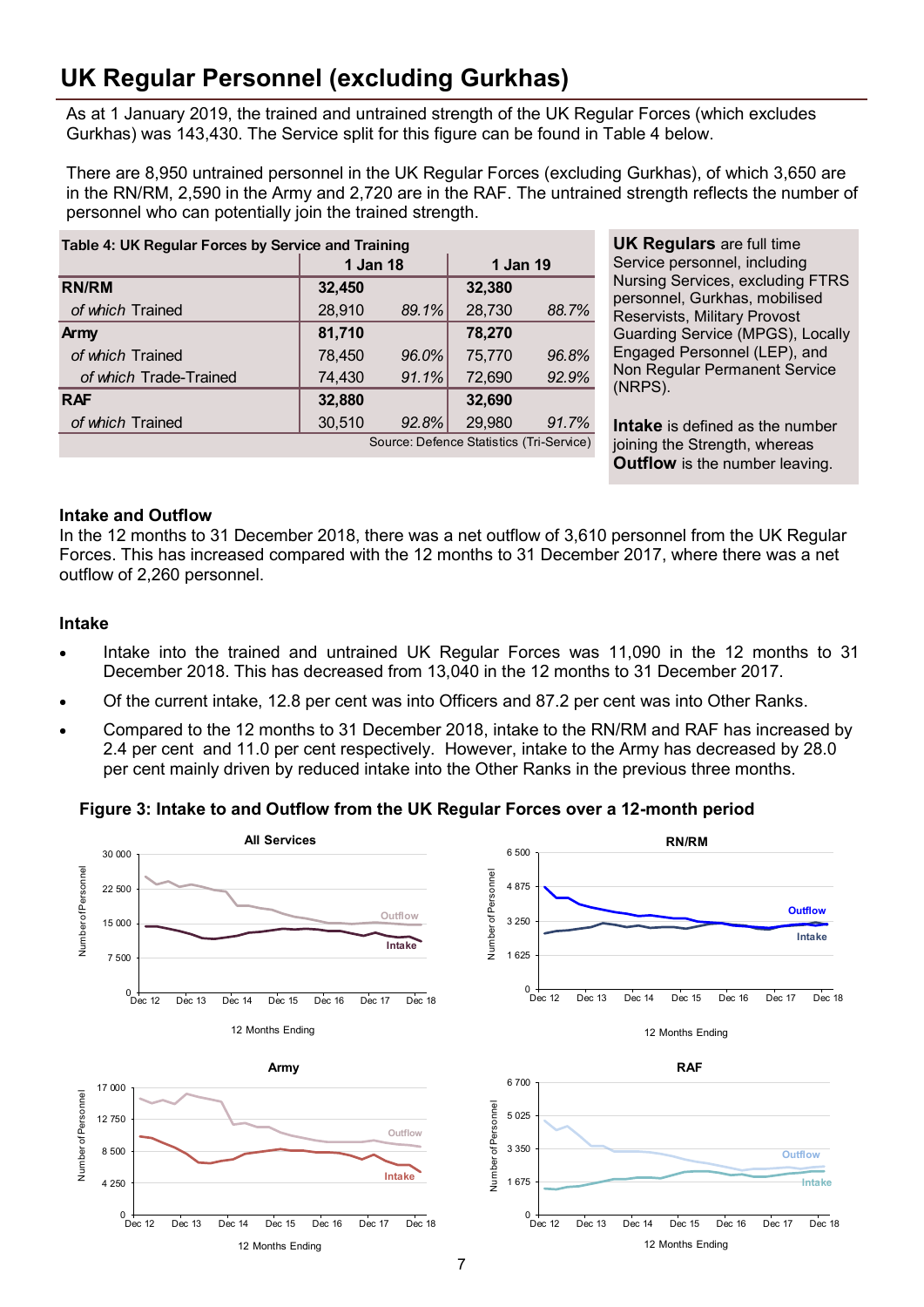#### **Outflow**

- Outflow from the trained and untrained UK Regular Forces was 14,700 in the 12 months to 31 December 2018; down from 15,300 in the 12 months to 31 December 2017.
- Across all services, VO was the most common reason for outflow of Trained and Trade-Trained personnel, accounting for 61.0 per cent of outflow in the 12 months to 31 December 2018.
- In the 12 months to 31 December 2018, 7,520 trained (RN/RM & RAF) and trade trained (Army) personnel left through VO; the VO rate was 5.6 per cent. The VO Rate for the RAF was the lowest of all Services, at 5.0 percent, and highest for the Army, at 6.1 per cent.
- In the 12 months to 31 December 2018, the VO rate amongst Other Ranks (6.0 per cent) is higher when compared to Officers (4.2 per cent).
- The RAF had the highest percentage of outflow accounted for by VO (68.2 per cent), this can be explained by the lower figures for other wastage when compared with the other services. The lower outflow rates in the RAF could be due to the types of roles in the RAF, which tend to be more technical with longer training periods.

**Voluntary Outflow (VO)** encompasses all trained (RN/RM & RAF) and Trade Trained (Army) personnel who voluntarily exit before the end of their agreed engagement or commission period.

**Time Expiry** is a term used to describe those in the Armed Services who reach the end of their engagement or commission and then leave.

**Other** includes outflow from the trained (RN/RM & RAF) and trade trained (Army) strength due to, amongst others, medical reasons, misconduct, compassionate, dismissals and death.

**VO Rate** is the number of personnel voluntarily outflowing as a proportion of the average trained strength for the outflow period.

There is no single reason why personnel leave on Voluntary Outflow, but the personnel who completed the **[Armed Forces Continuous Attitude Survey](https://www.gov.uk/government/statistics/armed-forces-continuous-attitude-survey-2017)** indicated reasons for leaving the Armed Forces included the impact of Service life on family and personal life and opportunities outside the Armed Forces.



#### **Figure 4: Outflow of trained (RN/RM & RAF) and trade trained (Army) UK Regulars by exit reason (12 months to 31 December 2018)**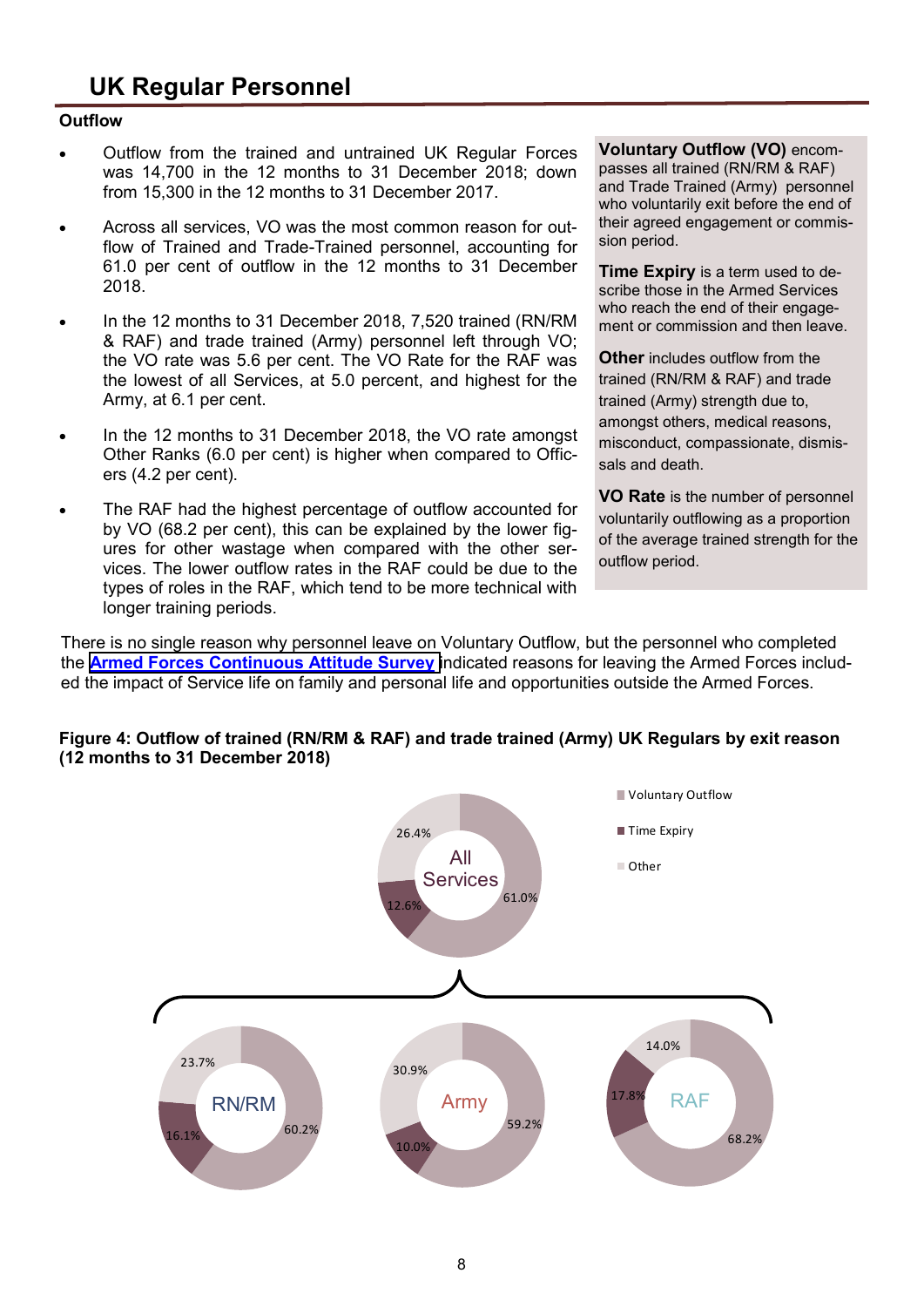## **Future Reserves 2020 (FR20) programme monitoring**

Following consultation on changes to the Army trained strength definition and the removal of the FR20 intake targets, the MOD released Future Reserves 2020 trained strength growth profiles in a **[Written Ministerial Statement](http://www.parliament.uk/business/publications/written-questions-answers-statements/written-statement/Lords/2016-11-08/HLWS250/)** on 8 November 2016. Reporting of the growth of the Reserves will be based on trained strength profiles only.

#### **Future Reserves 2020 Strength**

Following this, progress against FR20 population trained strength targets are reported in table 6a of the **[Excel tables](https://www.gov.uk/government/statistics/quarterly-service-personnel-statistics-2019)**.

The total **trained and untrained strength** of the Tri-Service Future Reserves 2020 at 1 January 2019 was 36,310, a decrease of 430 personnel or 1.2 per cent since 1 January 2018.

#### **Figure 5: Maritime Reserve trained strength**











#### **Future Reserves 2020**

includes volunteer reserves who are mobilised, High Readiness Reserves and those volunteer reserves serving on Full Time Reserve Service (FTRS) and Additional Duties Commitment (ADC). Sponsored Reserves who provide a more cost effective solution than volunteer reserve are also included in the Army Reserve FR20.

The Maritime Reserve total strength as at 1 January 2019 was 3,780. This is an increase of 90 personnel (2.4 per cent) since 1 January 2018.

**Strength:** Figure 5 shows that the Maritime Reserve trained strength was 2,820 as at 1 January 2019. This is an increase of 80 personnel (2.8 per cent) since 1 January 2018.

> The Army Reserve total strength as at 1 January 2019 was 29,480. This is a decrease of 640 personnel (2.1 per cent) since 1 January 2018.

> Figure 6 shows that the Army Reserve trained strength was 27,020 as at 1 January 2019. This is a decrease of 60 (0.2 per cent) since 1 January 2018.

The RAF Reserves total strength as at 1 January 2019 was 3,040. This is an increase of 110 personnel (3.9 per cent) since 1 January 2018.

Figure 7 shows that as at 1 January 2019 the RAF Reserves trained strength was 2,600. This is an increase of 180 personnel (7.3 per cent) since 1 January 2018.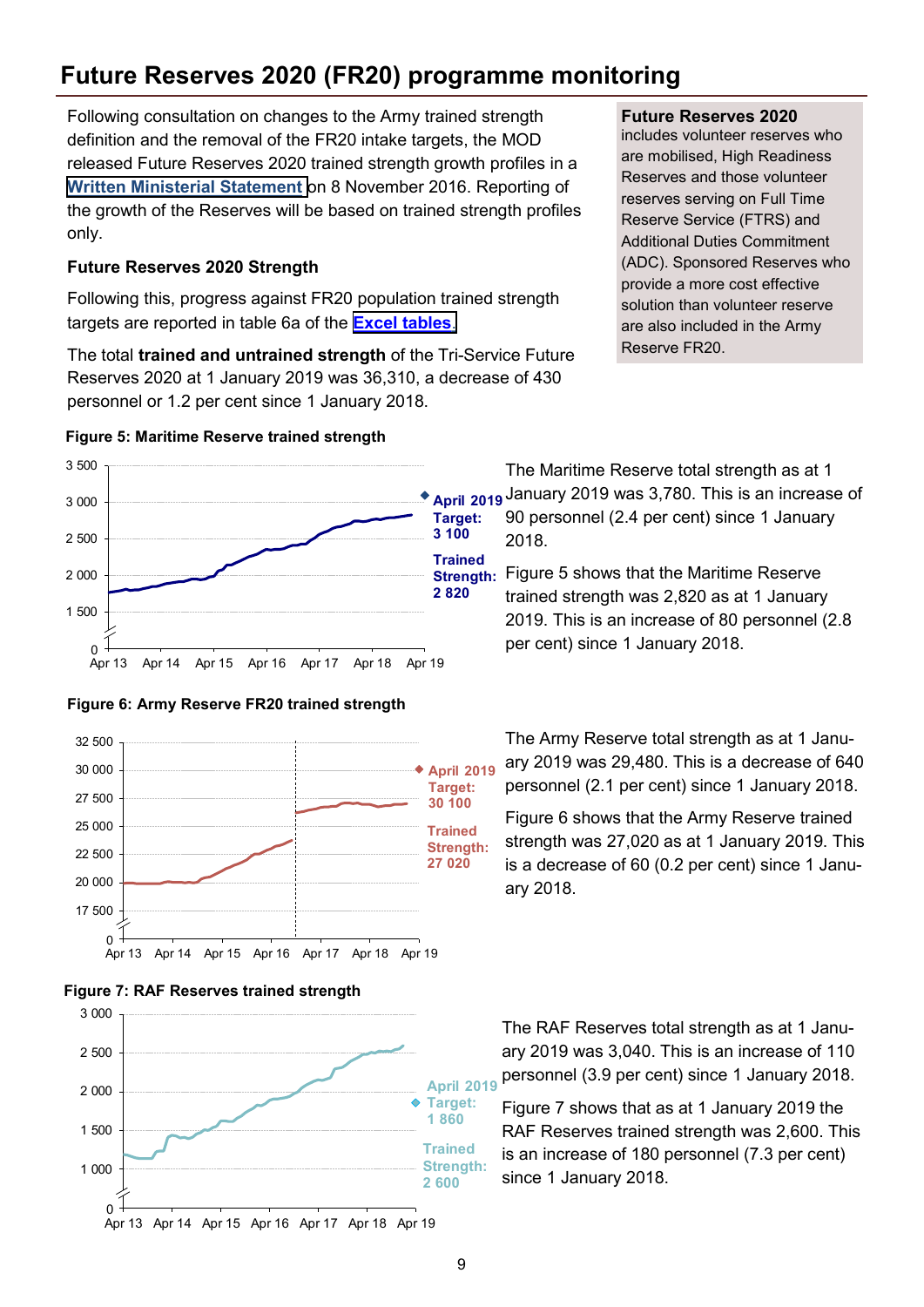## **Future Reserves 2020 (FR20) programme monitoring**

#### **FR20 Intake and Outflow statistics**

Intake and outflow statistics report how many people have left or joined the trained or untrained strengths. As well as leavers and new recruits, this can include personnel transferring to or from the Regular Forces, other Reserve populations, or Reserve re-joiners.

#### **Figure 8: Total intake rate by Service**





The total intake rates for each service in the 12 months to 1 January 2019 are as follows:

- The Maritime Reserve total intake rate was **20.8 per cent;** a decrease of 1.7 percentage points since the 12 months to 1 January 2018.
- The Army Reserve total intake rate was **11.1 per cent;** a decrease of 4.2 percentage points since the 12 months to 1 January 2018.
- The RAF Reserves total intake rate was **19.8 per cent;** a decrease of 4.3 percentage points since the 12 months to 1 January 2018.

**Figure 9: Total outflow rate by Service** The total outflow rates for each service in the 12 months to 1 January 2019 are as follows:

- The Maritime Reserve total outflow rate was **18.4 per cent;** a decrease of 1.7 percentage points since the 12 months to 1 January 2018.
- The Army Reserve total outflow rate was **13.3 per cent;** a decrease of 0.6 percentage points since the 12 months to 1 January 2018.
- The RAF Reserves total outflow rate was **16.0 per cent;** an increase of 0.3 percentage points since the 12 months to 1 January 2018.

#### **Figure 10: Intake to and Outflow from the FR20 Reserves over 12 month period**

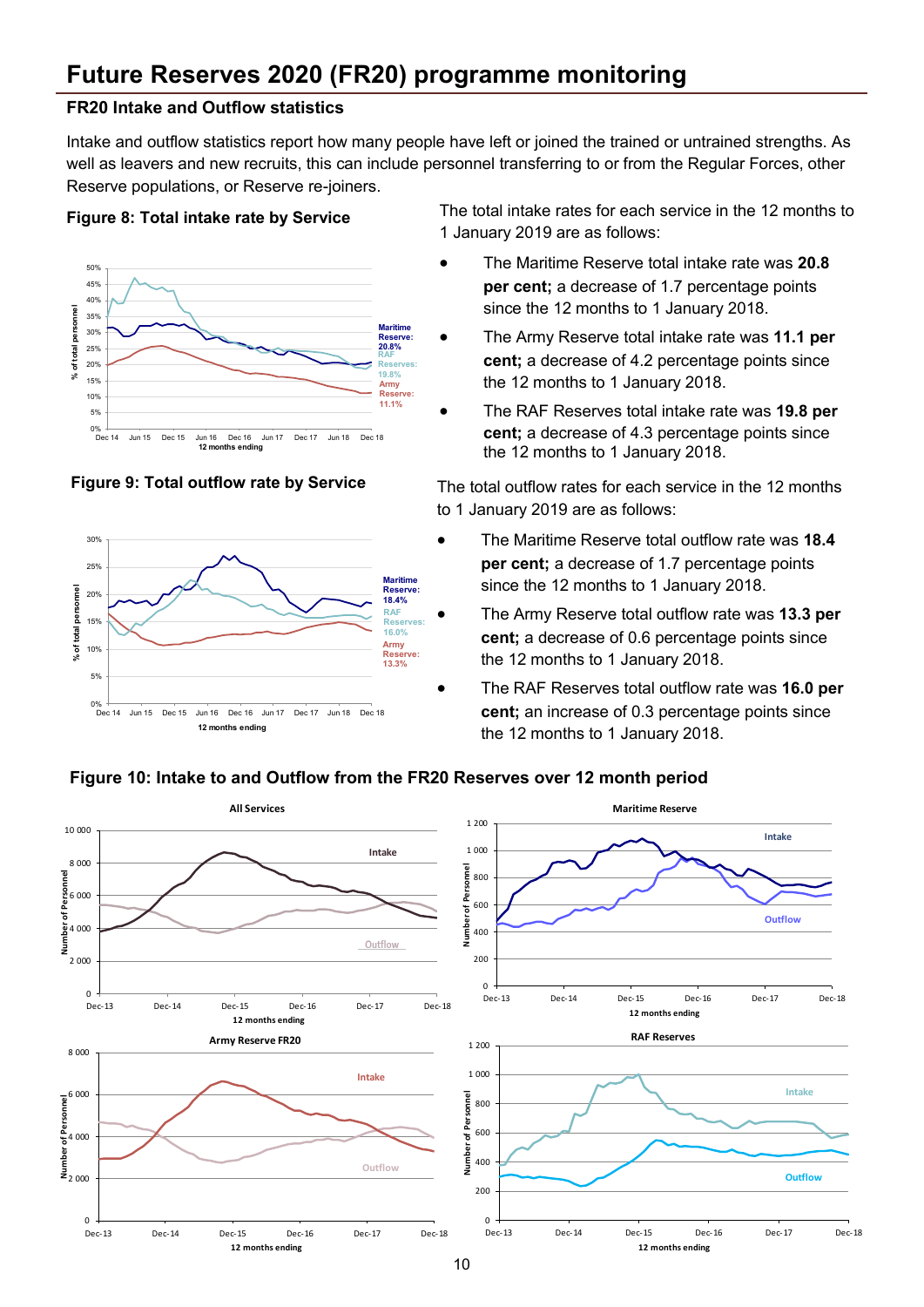## **Separated Service**

**Separated service** measures absence from normal place of duty. The time an individual experiences separated service is compared against each Service's "**Individual Harmony"** guidelines to ensure a balance between duty and leisure for all Service Personnel.

A breach of individual harmony guidelines occurs when Service personnel experience separated service for longer than the period outlined in individual harmony guidelines, which are based on the structures and organisation of that Service. The guidelines are measured over a 36 month period and the limits are **660 days**  away for the RN/RM; **498 days** for the Army; and **468 days** away for the RAF.

**Separated Service** concerns personnel who are serving away from their usual place of duty or are unable to enjoy leisure at their normal place of duty or residence at place of duty.

**Individual Harmony** is the freedom to enjoy leisure at the normal place of duty or residence at place of duty; this includes leave and adventurous training.

Using 1 April 2017 as an example:

**Trained/Trade Trained UK Regular personnel breaching in the 36 months Ending to 31 Mar 2017**



The percentage breaching harmony has been on a downward trend. The recent increase in Army reflects increasing demands of operations and exercises, enabling support for [Ex SAIF SAREEA 3](https:/www.army.mod.uk/news-and-events/news/2018/10/exercise-saif-sareea-3/) and [Ex TRI-](https:/www.army.mod.uk/news-and-events/news/2018/10/exercise-trident-juncture-2018/)[DENT JUNCTURE.](https:/www.army.mod.uk/news-and-events/news/2018/10/exercise-trident-juncture-2018/)

Separated Service data can be found in table 10 of the accompanying [Excel tables.](uk/government/statistics/quarterly-service-personnel-statistics-2019)



## Percentage of UK Regular Forces breaching harmony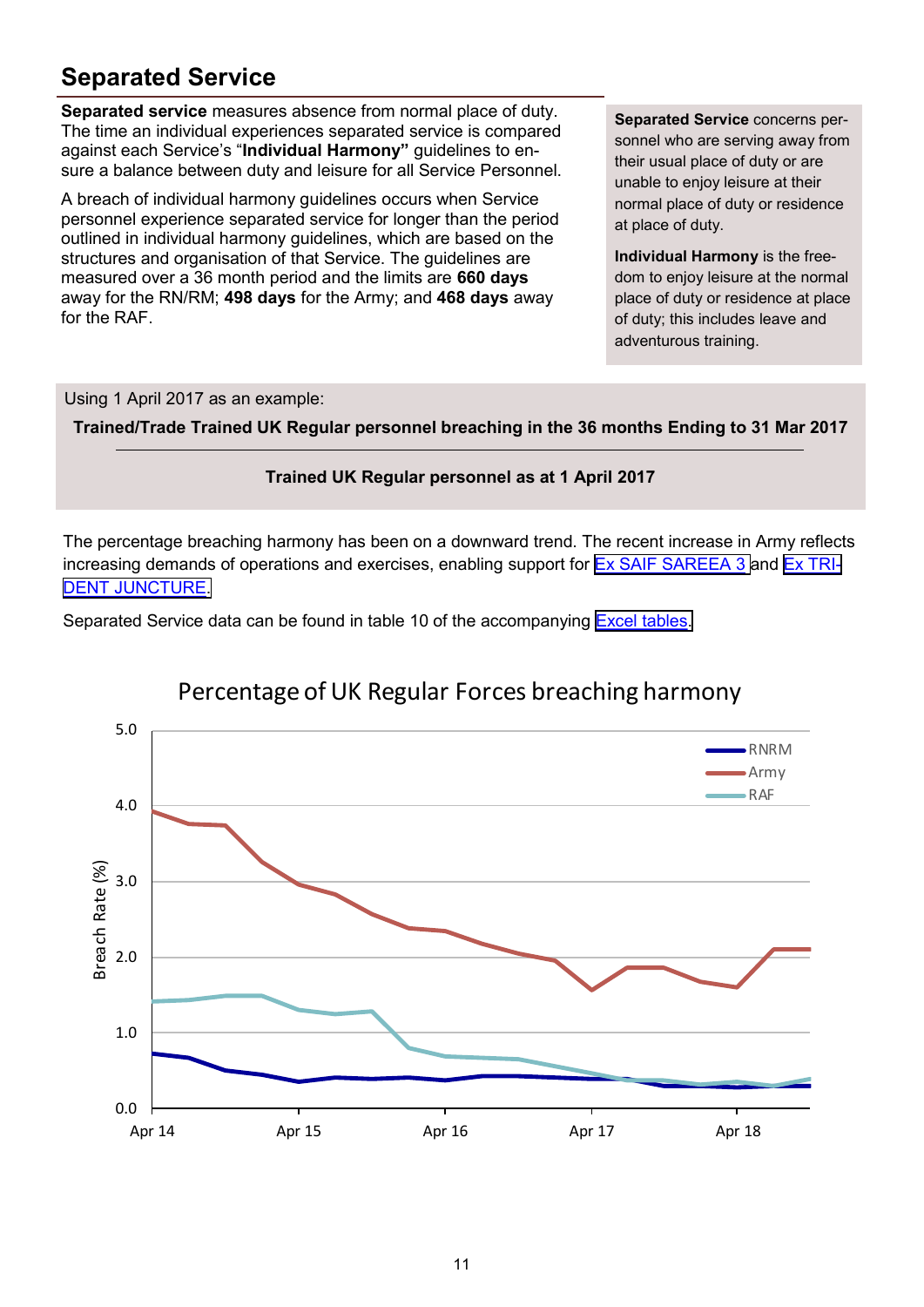## **Further Information**

#### **Rounding**

Figures in this publication have been rounded to the nearest 10, though numbers ending in a "5" have been rounded to the nearest multiple of 20 to prevent the systematic bias caused by always rounding numbers upwards. For example; a value of "25" would be rounded down to "20" and a value of "15" would be rounded up to "20".

Additionally, totals and sub-totals are rounded separately and so may not equal the sums of their rounded parts.

Percentages are calculated from unrounded data and presented to one decimal place.

The MOD Disclosure Control and Rounding policy is published on GOV.UK and we have applied this policy to the statistics in the accompanying Excel tables. The policy is available here: [https://www.gov.uk/](https://www.gov.uk/government/publications/defence-statistics-policies) [government/publications/defence](https://www.gov.uk/government/publications/defence-statistics-policies)-statistics-policies.

#### **Revisions**

Corrections to the published statistics will be made if errors are found, or if figures change as a result of improvements to methodology or changes to definitions. When making corrections, we will follow the Ministry of Defence [Statistics Revisions and Corrections Policy.](https://www.gov.uk/government/uploads/system/uploads/attachment_data/file/284849/defence-statistics-revisions-and-corrections-policy-v1.pdf) All corrected figures will be identified by the symbol "r", and an explanation will be given of the reason for and size of the revision. Corrections which would have a significant impact on the utility of the statistics will be corrected as soon as possible, by reissuing the publication. Minor errors will also be corrected, but for efficient use of resource these corrections may be timed to coincide with the next annual release of the publication.

There has been some revisions in the separated service data, please see Table 10 for more information. This was because of an inputting error.

#### **Data Quality**

<sup>1</sup> - Length of Service for personnel outflowing was obtained by calculating the difference between their JPA 'Entry Date' and outflow date. In the case of personnel who have outflowed and subsequently re-joined the Armed Forces, the entry date is intended to show their latest intake date in order to correctly reflect current length of service, however there are known issues with this field not updating to show this correctly for a small number of personnel. As such, the listed Length of Service figures on Page 8 should be taken as a slight over-estimation of the actual average lengths of service.

#### **Symbols**

- || Discontinuity in time series
- **\*** not applicable
- .. not available
- Zero
- ~ 5 or fewer
- p Provisional
- e Estimate
- r Revised

*Italic* figures are used for percentages and other rates, except where otherwise indicated.